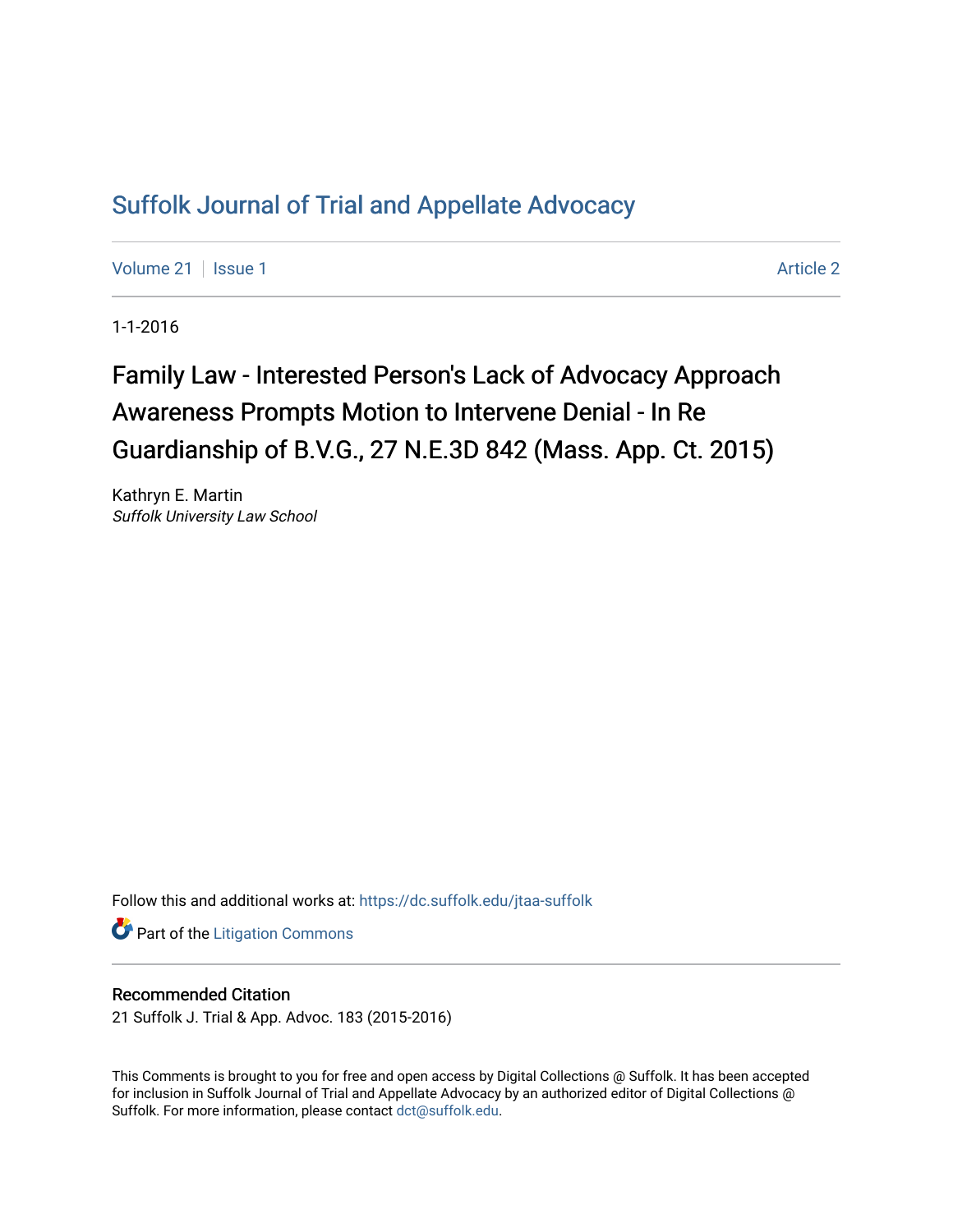### **FAMILY LAW-INTERESTED PERSON'S LACK OF ADVOCACY APPROACH AWARENESS PROMPTS MOTION TO INTERVENE DENIAL-IN** *RE GUARDIANSHIP OF B. V. G.,* **27 N.E.3D 842 (MASS. APP. CT. 2015).**

In guardianship cases of incapacitated persons, the court may appoint a qualified person<sup>1</sup> to make decisions regarding the incapacitated person's care, support, education, health, and welfare.<sup>2</sup> However, the court also has the ability to "limit the powers of a guardian **...** and thereby create a limited guardianship.<sup>33</sup> In *In re Guardianship of B.V.G.*, the Massachusetts Appeals Court considered whether the trial judge erred in denying a motion to intervene based upon the petitioner's lack of standing as an "interested person" under the Massachusetts Uniform Probate Code (hereinafter referred to as **"MUPC"),** chapter 190B, section 5-306(c) of Massachusetts General Laws.<sup>4</sup> The Court concluded that the petitioner, the maternal grandfather of B.V.G., did qualify as an "interested person," but held that the trial court's denial of his motion to intervene with the current guardianship (B.V.G.'s father) was nevertheless valid and appropriate.<sup>5</sup> The grounds upon which the Appeals Court based their affirmation was a close reading of the trial court judge's decision, which expressed the belief that B.V.G.'s interests were being "adequately represented without [her] grandfather's participation as a party."<sup>6</sup>

**<sup>1</sup>** MASS. **GEN. LAWS ch. 190B,** § **5-305 (2009)** (including incapacitated person's spouse, parent(s), previously nominated guardian, or person deemed appropriate **by** court). Guardianships are "creatures of statute." *See* Care and Prot. of Jamison, 4 **N.E.3d 889, 901** (Mass. 2014) (distinguishing statutory rights as guardian with fundamental parental rights in relationships with their children). *See also* MASS. GEN. LAWS ch. 190B, § **1-302** (2012) (granting Probate and Family Court jurisdiction over appointment and management of guardians).

**<sup>2</sup>** *See* MASS. GEN. LAWS ch. 190B, § **5-309 (2009)** (establishing scope of guardian's decisional capacity).

*<sup>3</sup> See* MASS. **GEN.** LAWS ch. 190B, § **5-306(c) (2009)** (establishing court's power to place limitations on guardian). *See also* **MASS. GEN.** LAWS ch. 190B, § 5-209(a) **(2009)** (noting guardians, subject to conditions, are statutorily granted "the powers and responsibilities of a parent").

*<sup>4</sup> See In re* Guardianship of B.V.G., **27 N.E.3d** 842, 843 (Mass. **App.** Ct. **2015)** (considering appropriateness of "interested person" standard and subsequent denial of motion).

<sup>&</sup>lt;sup>5</sup> See id. at 847-49 (affirming motion to intervene denial, however citing grounds differing from those of trial court).

*<sup>6</sup> Id.* at 848 (examining court's decision to infer probable holdings regarding adequate representation issues in event of remand). The court states remand would ordinarily occur to allow the trial court to address the issue of adequate representation, but the court maintains the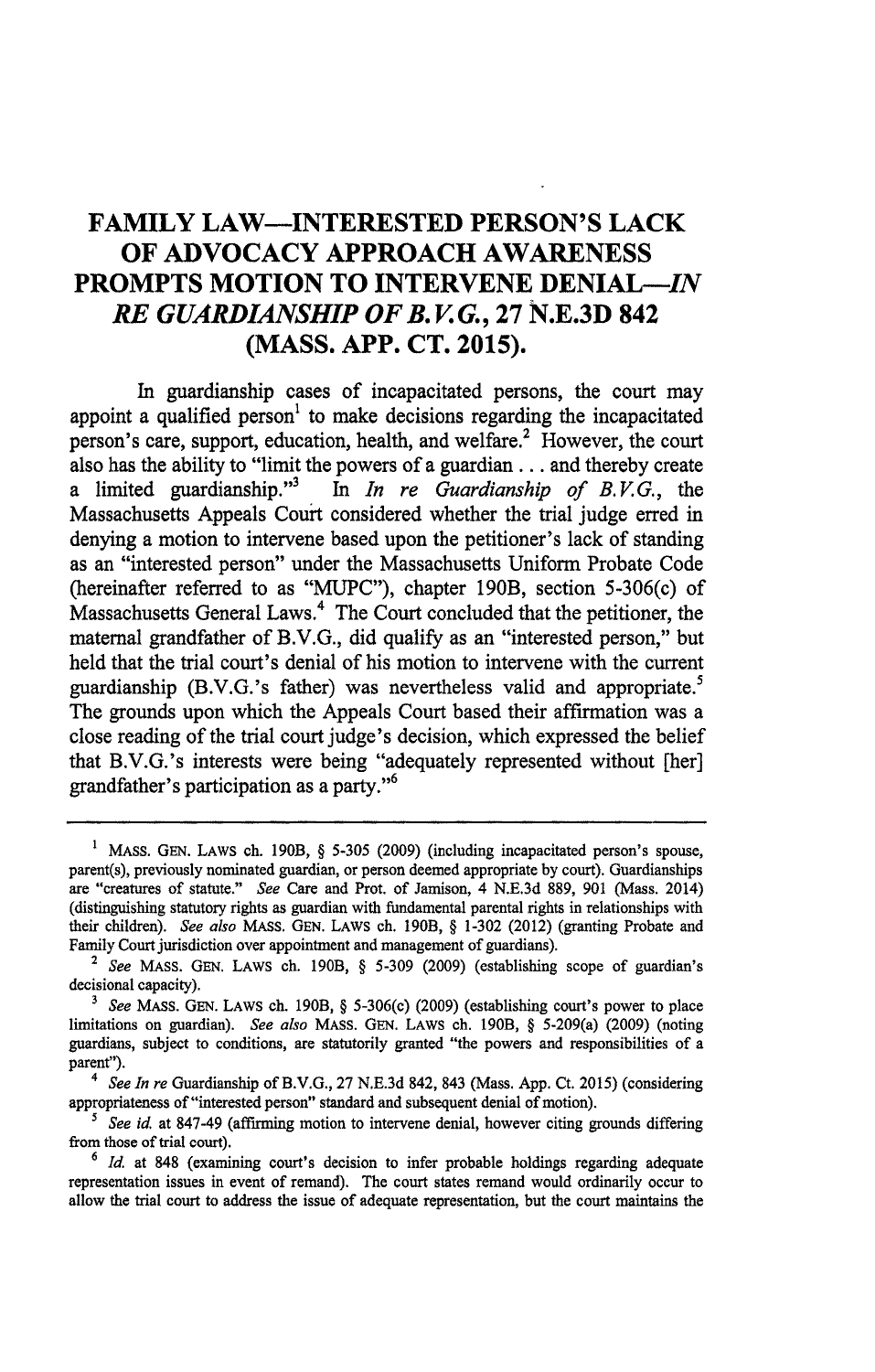### 184 *JOURNAL OF TRIAL & APPELLATE ADVOCACY* [Vol. XXI

In *In re Guardianship of B.V.G.*, the maternal grandfather of B.V.G. sought to restore and strengthen his relationship with his adult granddaughter (hereinafter referred to as "B.V.G."), whose father was serving as her temporary guardian.<sup>7</sup> B.V.G.'s grandfather (hereinafter referred to as "Grandfather") claimed an intervention of right and subsequently filed a motion to intervene<sup>8</sup> with Norfolk County's Probate and Family Court guardianship proceedings regarding B.V.G. on the grounds that he was an interested person in the matter.<sup>9</sup> The temporary guardianship awarded to B.V.G.'s father provided for email contact between B.V.G. and Grandfather, but Grandfather alleged B.V.G.'s father prevented her reception of Grandfather's emails.<sup>10</sup> B.V.G.'s father did not dispute his restriction of B.V,G.'s contact with Grandfather; rather, he maintained he had the right to do so as her guardian and stated that Grandfather did not qualify as an "interested person" as defined **by** the Massachusetts Uniform Probate Code.<sup>11</sup> The Probate and Family Court

<sup>8</sup> See id. at 843, 847-48 (detailing grandfather's purpose for the motion). Grandfather filed his motion to intervene based on a claimed intervention of right, which states:

[A]nyone [applying timely) shall be permitted to intervene in an action.., when the applicant claims an interest relating to the property or transaction which is the subject of the action and he is so situated that the disposition of the action may as a particular matter impair or impede his ability to protect that interest, unless the applicant's interest is adequately represented by existing parties.

MASS. R. Civ. P. 24(a)(2); *see In re Guardianship of B. V.G.,* 27 N.E.3d at 847-48 (explaining MASS. R. Crv. P. 24(a)(2), relied on by grandfather).

*9 See In re Guardianship of B. V.G,,* 27 N.E.3d at 843 (explaining grounds for pleadings); *see* also MASS. GEN. LAWS ch. 190B, § 5-306(c) (2009) (establishing court's ability to limit, remove, or modify guardianships).

<sup>10</sup> *See In re Guardianship of B.V.G.*, 27 N.E.3d at 844 (noting terms of guardianship's allowed communications and interception of such communications). The guardianship terms provided for B.V.G. and Grandfather to each send one daily email to one another, as the relationship between B.V.G. and Grandfather was undisputedly non-detrimental. *Id.*

**"** *See id.* at 844-45 (outlining B.V.G.'s father's stance against Grandfather's allowance as interested person). An "interested person" is defined as:

[I]nclud[ing] heirs, devisees, children, spouses, creditors, beneficiaries, and any others

trial judge found the best interest advocacy for B.V.G. could be attained without B.V.G.'s grandfather as an interested party in the matter. *Id.* at 849.

*<sup>7</sup> See In re Guardianship of B.VG.,* 27 N.E.3d at 843 (establishing partie's respective objectives in proceedings). B.V.G., although an adult, was assessed as needing a guardian due to her diagnoses of various impairments, including: "intellectual disability, Tourette syndrome, and emotional difficulties." *Id.* B.V.G.'s parents separated when she was young and her father was awarded sole legal and physical custody. *Id.* He retained sole legal and physical custody until B.V.G. reached the age of majority, at which time the temporary guardianship began. *Id.* During this period, B.V.G.'s contact with her mother and maternal relatives was non-existent, including with her grandfather. *Id.*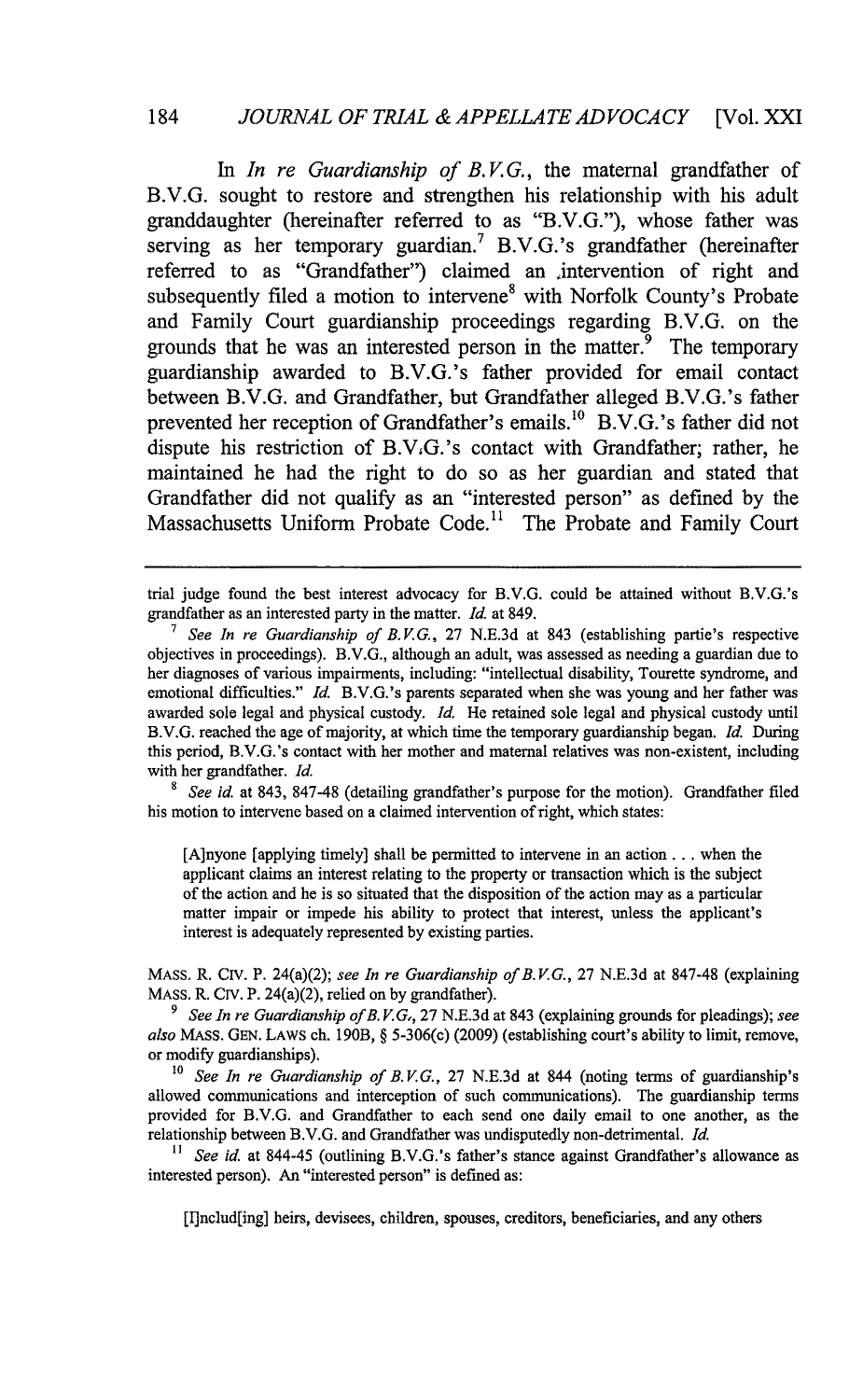judge denied Grandfather's motion based upon the conclusion that he lacked standing as an "interested person" under chapter 190B, section **5-**  $306(c)$  of Massachusetts General Laws.<sup>12</sup> Upon review, the Massachusetts Appeals Court affirmed the denial on the grounds B.V.G.'s interests were being represented adequately,<sup>13</sup> therefore Grandfather's intervention was unnecessary, despite his qualification as an "interested person."<sup>14</sup> Further, the intervention of right claimed **by** Grandfather did not meet the sufficient standard due to B.V.G.'s interests already being adequately represented.<sup>15</sup>

In Gardiner v. Jardine,<sup>16</sup> the Supreme Judicial Court of Massachusetts (hereinafter referred to as **"SJC")** addressed former guardian statute chapter 201, section 14 of Massachusetts General Laws (hereinafter referred to as "Section  $14$ "),<sup>17</sup> which permitted petitions for appointments of temporary guardians **by,** inter alia, "other person[s] of interest.""' John

having a property right in or claims against a trust estate or the estate of a decedent, ward, or protected person. It also includes persons having priority for appointment as personal representative, and other fiduciaries representing interested persons.

### MASS. GEN. LAWS **Ch.** 190B, § 1-201(24) (2009).

<sup>12</sup> See In re Guardianship of B.V.G., 27 N.E.3d at 843 (denying Grandfather as "interested person"). The court may limit the powers of a guardianship by its own motion or appropriate petition made by the incapacitated person "or other interested person," therefore creating a limited guardianship. *See* MASS. GEN. LAWS ch. 190B, § 5-306(c) (2009) (granting court authority for limiting power of guardians).

<sup>13</sup> *See In re Guardianship of B.V.G.*, 27 N.E.3d at 848-49 (finding adequate representation is supported by motion judge's assessment). The attorney appointed to represent B.V.G. did not express a definitive stance on whether Grandfather's motion to intervene should be allowed, but rather expressed his own understanding of B.V.G.'s support regarding increasing her contact with Grandfather. *See id.* at 844 (explaining B.V.G's attorney's assertions during motion hearing).

<sup>14</sup>*See id.* at 849 (explaining denial of motion to intervene because of adequate representation of B.V.G.). The Probate and Family Court judge highlighted that counsel appointed to B.V.G. "indicated he was largely in agreement that fostering a relationship with the grandfather would **be** beneficial for B.V.G., and [Grandfather] has made no showing that B.V.G.'s attorney [would] fail to press that issue going forward." *Id.*

<sup>15</sup> *See id.* (eliminating intervention of right for guardianship modification when adequate representation is present); *see also* Alexander v. Rendell, 246 F.R.D. 220, 229 *(W.* D. Pa. 2007) (establishing necessary factors for valid intervention of right). *Alexander* states that all components to establish an intervention of right are met when:

**(1)** the application for intervention of right is timely; (2) the applicant has a sufficient interest in the litigation; (3) the interest may be affected or impaired, as a practical matter by the disposition of the action; and (4) the interest is not adequately represented by an existing party in the litigation.

#### *Id.*

- **<sup>16</sup>**139 N.E. 481 (Mass. 1923).
- **<sup>17</sup>***See* MASS. GEN. LAWS ch. 201, § 14 (repealed in 2009) (detailing guardian standards).
- <sup>18</sup> See Gardiner, 139 N.E. at 481 (allowing for broader, more general category of persons to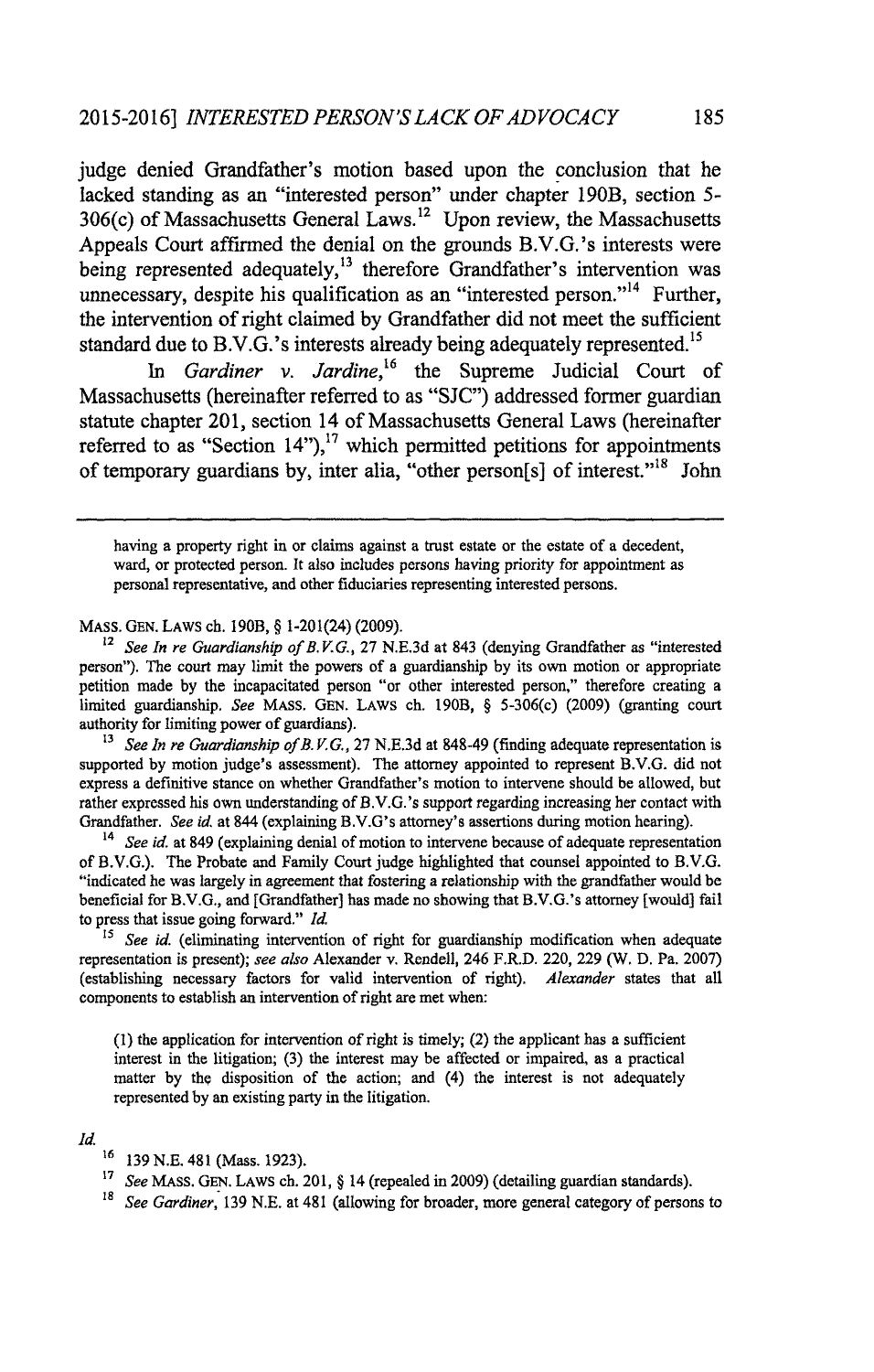D. Gardiner, uncle and heir presumptive of the incapacitated person, Dorothy Davies Gordon, filed a petition with the court seeking removal of Gordon's appointed guardian, William F. Jardine.<sup>19</sup> Jardine objected on the grounds that Section 14 stated a "person in interest" permitted to intervene must have a pecuniary interest, which Gardiner lacked.<sup>20</sup> The SJC held a person of interest within the meaning of Section 14 did not require having a pecuniary interest in the matter, $21$  but rather any person would qualify as such "if, acting in good faith, he believes that the welfare of [a minor/incapacitated person] requires that a temporary restraint should be immediately placed upon such person or his property. $12^2$  The court construed the meaning of Section 14 to be "broad enough to include those who have a genuine humanitarian interest in the persons . . . unable properly to care for themselves or their property," thus Gardiner had standing to petition the court for removal of Jardine as Gordon's guardian. $2^3$ 

Post *Gardiner,* chapter 190B, section 1-201 of Massachusetts General Laws has provided general definitions of terms used in a variety of probate cases, including guardianships, and begins by stating the definitions are "[s]ubject to additional definitions contained in the subsequent articles that are applicable to specific articles, parts, or sections, and *unless the context otherwise requires*, in this chapter."<sup>24</sup> Chapter 190B, section 1-201(24) of Massachusetts General Laws declares, by definition, that an interested person:

[I]ncludes heirs, devisees, children, spouses, creditors,

serve as temporary guardians).

**<sup>19</sup>** *See id.* at 481 (outlining pleadings of both parties, also grounds for respondent's objection).

*<sup>20</sup>See* id. at 481-82 (outlining pleadings of both parties, also grounds for respondent's objection); *see also In re* Guardianship of Santrucek, 896 N.E.2d 683, 686 (Ohio 2008) (including interest relating to property or transaction sufficient to be declared interested person).

<sup>21</sup>*See Gardiner,* 139 N.E at 482. The SJC also held that Section 14 did not require that a "person of interest" have private rights affected, nor that said person have a familial relation to the incapacitated person. **Id.**

<sup>&</sup>lt;sup>22</sup> See id. (authorizing interest in ward's welfare to establish standing, even absent pecuniary interest).

<sup>&</sup>lt;sup>23</sup> *See id.* (interpreting applicable statute to encompass petitioner within "interested person"); *see also* Morrison v. Jackman, 8 N.E.2d 18, 18-19 (Mass. 1937) (factoring urgency in interested person's guardian appointment). The court in *Morrison* deemed that the appointment of a guardian via petition of any person of interest is appropriate if the welfare of the incapacitated person requires such immediate appointment. *See Morrison,* 8 N.E.2d at 19 (holding appointment of temporary guardian appropriate when welfare of insane person is in jeopardy).

<sup>24</sup> MASS. GEN. LAWS ch. 190B, § 1-201 (2009) (emphasis added) (conveying flexibility in application of terms defined in Section 1-201).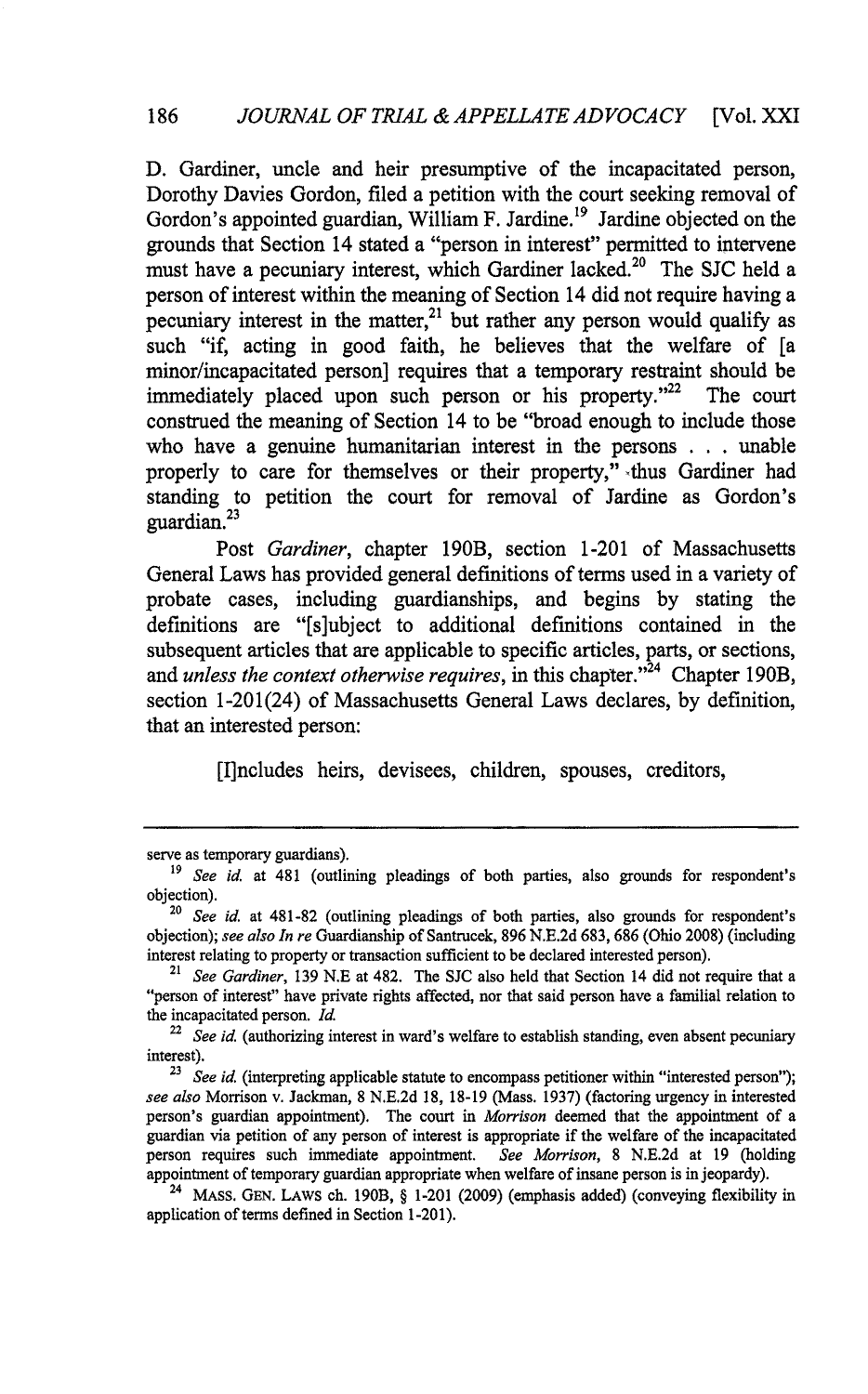beneficiaries, and any others having a property right in or claims against a trust estate or the estate of a decedent, ward, or protected person. It also includes persons having a priority for appointment as personal representative, and other fiduciaries representing interested persons. The meaning as it relates to particular persons may vary from time to time and shall be determined according to the particular purposes of, and matter involved in, any proceeding.<sup>25</sup>

*Commonwealth v. Durham*<sup>26</sup> interpreted the word "including" to bespeak "an expansion rather than an exclusion."<sup>27</sup> It was *In re Guardianship of Williams<sup>28</sup>*that utilized this expansion of the category of interested persons by allowing the petitioner, with no apparent financial or property interest in the guardianship of her brother, to "participate fully" in the proceedings, wherein her sisters were being appointed co-guardians.<sup>29</sup> The Supreme Court of New Hampshire highlighted the conclusion that it was legislative intent to allow petitions by "interested persons" to be wideranging in order to "promote the broadest possible protection for a proposed ward by granting generous standing to any adult with an interest in the proposed ward's welfare."<sup>30</sup>

In regards to intervention of right being domineered by adequate representation, the standard in Massachusetts dates back to 1974 when Massachusetts Rules of Civil Procedure provided for intervention of right "when the applicant claims an interest relating to the property or transaction which is the subject of the action and he is so situated that the disposition of the action may as a practical matter impair or impede his

**<sup>25</sup>**MASS. GEN. LAWS ch. 190B, § 1-201(24) (2009).

**<sup>-26</sup>** 843 N.E.2d 1035 (Mass. 2006).

**<sup>27</sup>** *See id.* at 1041 (broadening category of persons by examining diction); Doe v. Superintendent of Schs. of Worcester, 653 N.E.2d 1088, 1094-95 (Mass. 1995) (stating use of word "including" did not dictate exhaustive list). The legislature's use of the phrase "including but not limited to a gun or a knife," in describing dangerous weapons not permitted to be possessed on school premises, left discretion to the principal as to whether a particular object constituted a dangerous weapon. *See Doe,* 653 N.E.2d at 1095(defining "including: in statute).

**<sup>25</sup>**986 A.2d *559* (N.H. 2009).

**<sup>29</sup>***See In re* Guardianship of *Williams,* 986 A.2d at560-61 (granting standing for participation in proceedings without pecuniary interest).

**<sup>30</sup>***See id.* at 564 (explaining legislative intent behind guardianship statute); see *also In re* Conservatorship of Kloss, 109 P.3d 205, 207 (Mont. 2005) ("meaning of interested person 'may vary from time to time and must be determined according to the particular purposes of and matter involved in any proceeding."'); *In re* Guardianship & Conservatorship of Cordel, 741 N.W.2d 675, 680 (Neb. 2007) ("To limit the persons 'interested in the welfare' of the protected person... would be superfluous and incongruent with the term 'any."').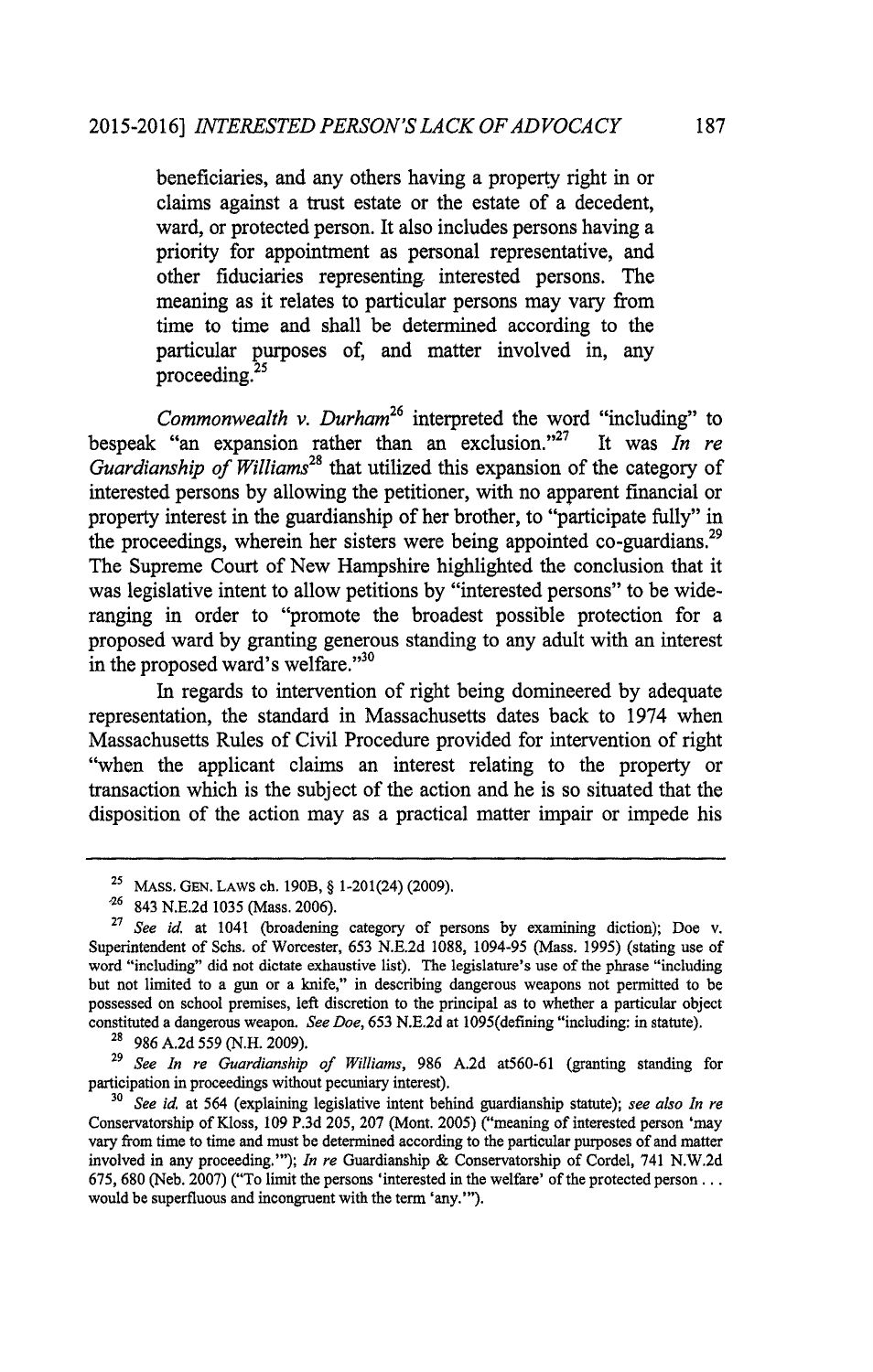ability to protect that interest, unless the applicant's interest is adequately represented by existing parties."<sup>31</sup> When petitioning the court claiming an intervention of right, "[t]he burden of showing the inadequacy of the representation is on the applicant [seeking to intervene].<sup>332</sup> *Hoots v. Pennsylvania33* highlights the minimal burden and explains that representation can be deemed inadequate on any of the following three grounds: (1) that although the applicant's interests are similar to those of a party, they diverge sufficiently that the existing party cannot devote proper attention to the applicant's interests; (2) that there is collusion between the representative party and the opposing party; or (3) that the representative party is not diligently prosecuting the suit.<sup>34</sup>

*Pennsylvania v. Rizzo*<sup>35</sup> established a general presumption of adequate representation when the representative is either an officer charged by law with representing interests of another or is a governmental body representing interests of another.<sup>36</sup>

In *In re Guardianship of B.V.G.*<sup>37</sup> the Massachusetts Appeals Court focused on the language of chapter 190B, section 5-306(c) of Massachusetts General Laws, which states, in relevant part: "The court, at the time of appointment or later, on its own motion or on appropriate petition or motion of the incapacitated person or other interested person, may limit the powers of a guardian . . . and thereby create a limited guardianship."<sup>38</sup> The court then highlighted the MUPC's general definition and scope of an "interested person," which delineates that the category:

> [I]ncludes heirs, devisees, children, spouses, creditors, beneficiaries, and any others having a property right in or

**<sup>31</sup>** MASS. R. Civ. P. 24(a)(2).

**<sup>32</sup>***See* Mass. Fed'n of Teachers v. Sch. Comm. of Chelsea, 564 N.E.2d 1027, 1029 (Mass. 1991) (quoting Att'y Gen. v. Brockton Agric. Soc'y, 456 N.E.2d 1130, 1132 (Mass. 1983)) (allocating burden of proof to moviqg party when alleging inadequate representation).

**<sup>3</sup>** 672 F.2d 1133 (3d Cir. 1982). This case focuses on Federal Rule of Civil Procedure 24(a), which is identical to Massachusetts Rule of Civil Procedure 24(a). *See id.* at 1134-35 (discussing intervention right under FED. R. CIV. P. 24 (a)(2), **(b)(2)).**

<sup>34</sup>*Hoots,* 672 F.2d at 1135. *See* Harris v. Pemsley, 820 F.2d 592, 601 (3d Cir. 1987) (stating incidentally affected claim 's insufficient). There must be a "tangible threat" to applicant's legal interest and the threatened legal interest must be "legally cognizable" in order for right to intervene. *Id.* at 601; *see* United States v. Perry Cnty. Bd. of Educ., 567 F.2d 277, 279 (5th Cir. 1978) (denying applicant's motion due to lack of substantial legally protected interest).

**<sup>&</sup>quot;** 530 F.2d 501 (3d Cir. 1976).

**<sup>36</sup>***See id.* at 505 (noting when presumption of adequate representation replaces burden of proof standard).

**<sup>17</sup>**27 N.E.3d 842 (Mass. App. Ct. 2015).

*<sup>38</sup>See id.* at 845 (explaining order of appointment statute); *see also* MASS. GEN. LAws ch. 190B, § 5-306(c) (2009) (granting court's ability to limit, modify, or remove guardianships).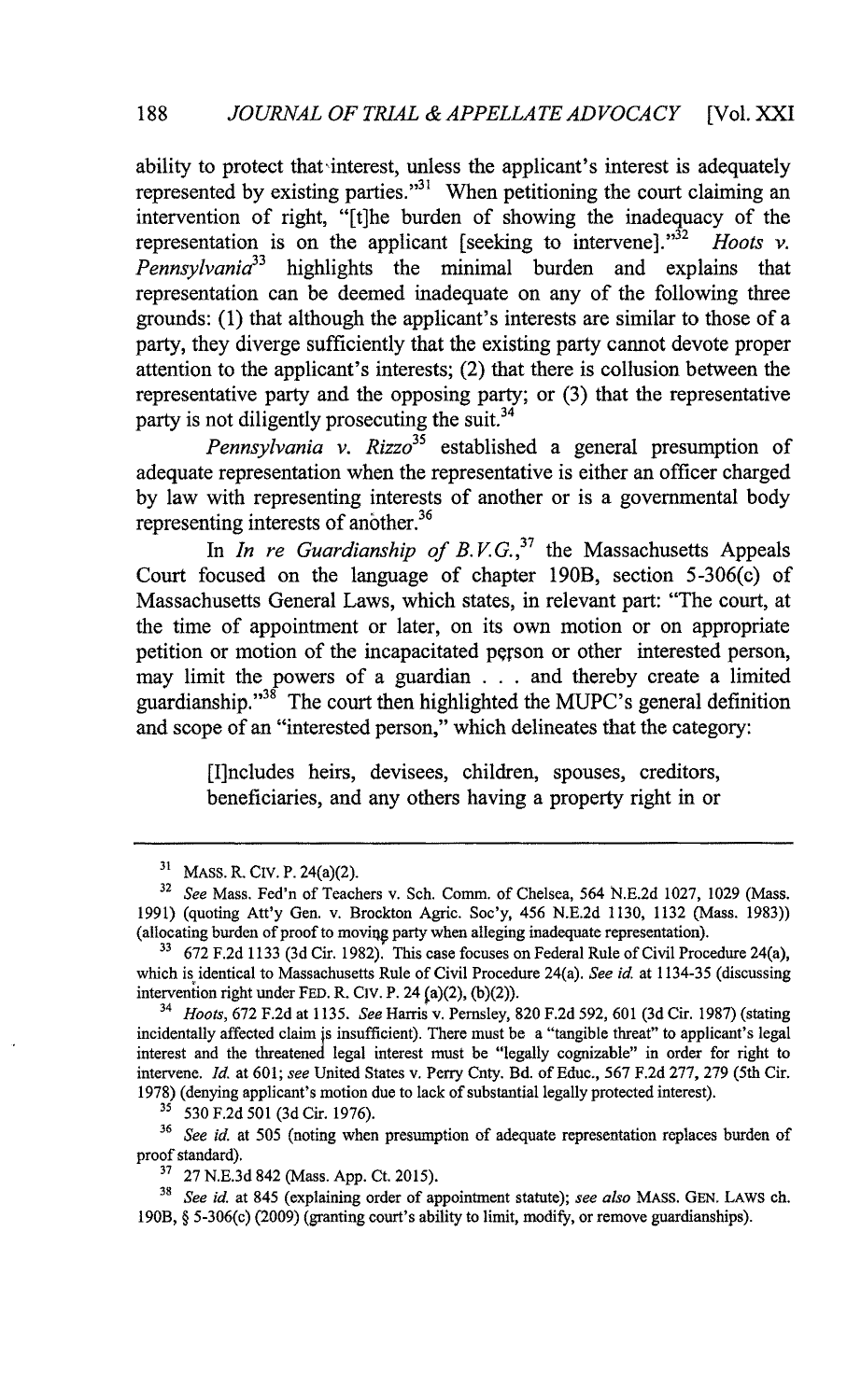claims against a trust estate or the estate of a decedent, ward, or protected person. It also includes persons having priority for appointment as personal representative, and other fiduciaries representing interested persons. The meaning as it relates to particular persons may vary from time to time and shall be determined according to the particular purposes of, and matter involved in, any proceeding.<sup>39</sup>

Based upon these two statutes, the Court rejects the assertion made by B.V.G.'s father that Grandfather lacks standing as an "interested person" because the use of the word "include" in this context indicates the list was not intended to be exhaustive.<sup>40</sup> The Court reinforced this reasoning by emphasizing the MUPC notes that definitions may not apply in varying probate proceedings if "the context otherwise requires" and, additionally, that the meaning of "interested person" has the capacity to vary "and shall be determined according to the particular purposes of, and matter involved in, any proceeding."<sup>41</sup>

The surrounding sections of the statute were viewed in unison by the Court as well, as they stressed said sections must be "construed in harmony with one another."<sup>42</sup> Specifically, the Court referenced chapter 190B, section 5-303(a) of Massachusetts General Laws, which - instead of using the term "interested person" - mentions that "any person interested in the welfare of the person alleged to be incapacitated" may file a petition for guardianship.43 In analyzing the consequences, were the Court to require an interested person to have a pecuniary interest, the court found there would be discordance with statutory intent, wherein Grandfather would have standing to file his own petition for a limited guardianship pursuant to Section 5-303(a), yet lack standing to petition the court to impose a limited guardianship pursuant to chapter 190B, section 5-306(c) of Massachusetts<br>General Laws.<sup>44</sup> By this logic, the Court concluded that "interested By this logic, the Court concluded that "interested"

**<sup>39</sup>** *See* MASS. GEN. LAWS ch. 190B, § 1-201(24) (2011) (defining interested person); *see also In re Guardianship ofB. V.G.,* 27 N.E.3d at 845 (noting MUPC definition of "interested person").

<sup>40</sup>*In re Guardianship ofB. V.G.,* 27 N.E.3d at 845-46 (adopting former reasoning to expand scope of interested persons).<br> $\frac{41}{2}$  Sec. id. at 846 (identified)

<sup>41</sup> *See* id. at 846 (identifying situations where static definitions would be inappropriate); *see also* MASS. GEN. LAWS ch. 190B, § 1-201(24) (2011) (noting flexibility of provided terms and definitions).

**<sup>42</sup>***See In re Guardianship of B. V.G.,* 27 N.E.3d at 846 (approaching meanings of applicable statutes in conjunction with one another rather than separately).

<sup>41</sup>*See id.* (identifying differing language between MASS. GEN. LAWS ch. 190B, § 5-303(a) and § 5-306(c)).

<sup>44</sup> *See id.* (highlighting logical discrepancies in establishing qualified standing between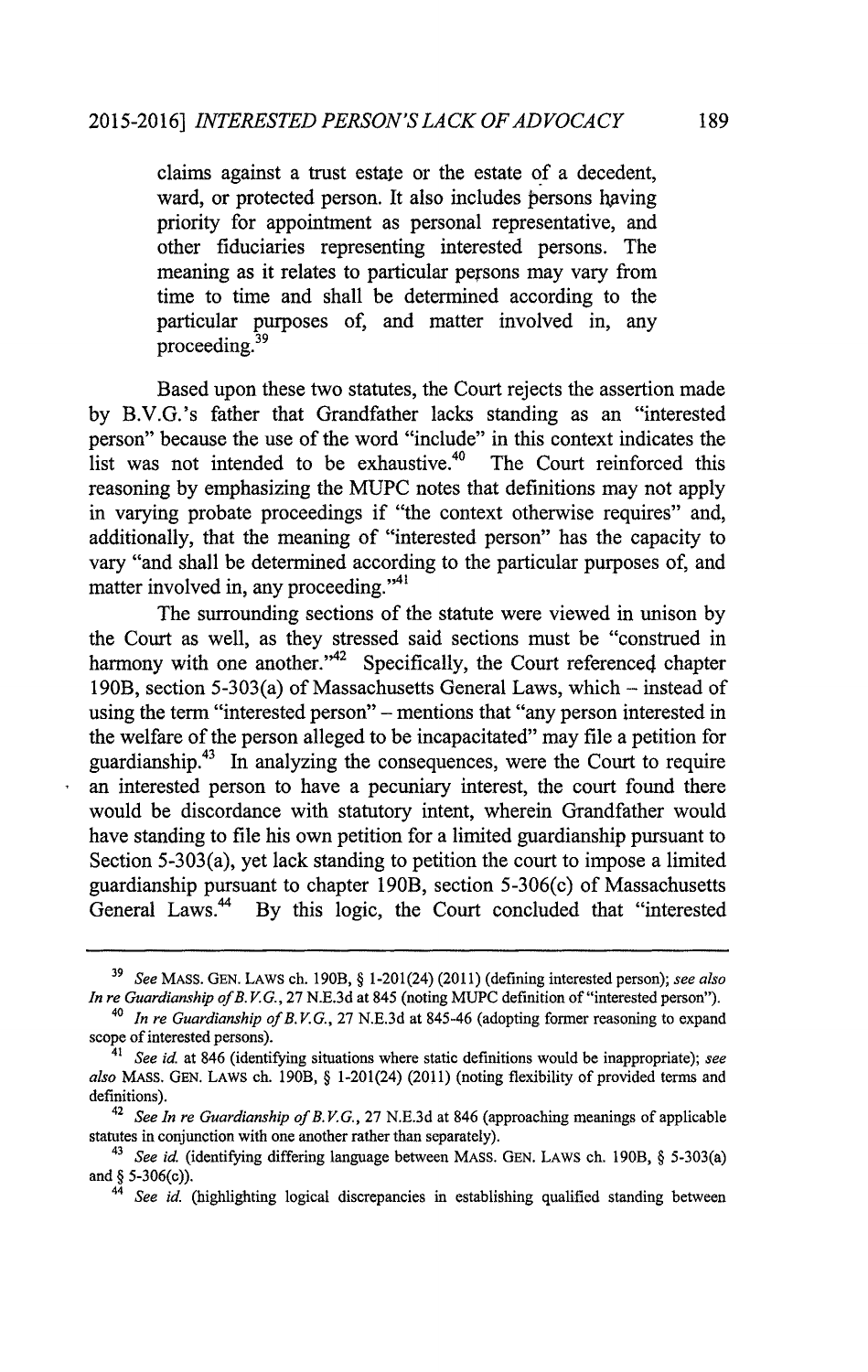person" and "person interested in the welfare of the [incapacitated] person" were intended to be equivalent under the MUPC, therefore Grandfather *did* have standing to file his motion to intervene, and thus the trial court was incorrect on this matter.<sup>45</sup>

In support of this reasoning regarding interested persons, the Court logically paralleled *In re Guardianship of B. V G.* with *In re Guardianship* of Williams,<sup>46</sup> wherein the New Hampshire Supreme Court deemed a petitioner with no pecuniary interest to be an "interested person" because legislative intent was to "promote the broadest possible protection for a proposed ward by granting generous standing to any adult with an interest in the proposed ward's welfare." $A^{7}$ <sup>7</sup>However, the Court in *In re* Guardianship of B.V.G. affirmed the denial of Grandfather's motion to intervene by relying on Massachusetts Rules of Civil Procedure 24(a)(2), which provides for intervention of right **"....** unless the applicant's interest is adequately represented by existing parties."<sup>48</sup> Here, the court examined the trial judge's assessment which noted that B.V.G.'s counsel agreed that a relationship for his client with Grandfather would be beneficial, and that Grandfather made no showing that said counsel would fail to raise that concern or interest when proceeding.<sup>49</sup> For this reason, the Court affirmed the trial court's denial of Grandfather's motion to intervene.<sup>50</sup>

The Court's comprehensive scrutiny of the MUPC and consideration of its statutory intent of uniformity renders a sound conclusion and illuminates approaches to be successful when filing motions to intervene.<sup>51</sup> As in *Gardiner v. Jardine*, an individual should qualify as a

*4' See In re Guardianship of B.V.G.,* **27** N.E.3d at 848-49 (examining B.V.G.'s representation and said representation's anticipated advocacy on her behalf).

*so See id.* at 849 (deeming Grandfather's advocacy for B.V.G.'s wellbeing unnecessary when representation for same purpose already present).

similarly intentioned statutes).

<sup>45</sup>*See id* (noting trial court error **by** expressing statutory intent would grant standing to Grandfather).

<sup>46</sup>986 A.2d *559* (N.H. 2009).

<sup>&</sup>lt;sup>47</sup> In re Guardianship of B.V.G., 27 N.E.3d at 847 (conceding Grandfather lacked pecuniary interest, but promoted B.V.G.'s wellbeing and protection); *In re Guardianship of Williams,* 986 A.2d at 564 (promoting protection for ward compensated for lack of pecuniary interest in establishing interested person). The court in *In re Guardianship of B. V.G.* emphasizes the MUPC's requirement for judges to impose limitations on a capacitated person's liberty only to the extent said person's needs "cannot be met **by** less restrictive means," which encourages limitations on guardianships, therefore allowing a broader class of people to seek such limitations and further the MUPC's goal to support liberty. 27 N.E.3d at **847.**

*<sup>48</sup>See* MASS. R. **Civ.** P. 24(a)(2) (outlining permissible circumstances for intervention of right).

*<sup>51</sup> See id.* at 846 (referencing inferred intent of legislature in diction of statutes). A person without pecuniary interest should have standing to file his own petition for a limited guardianship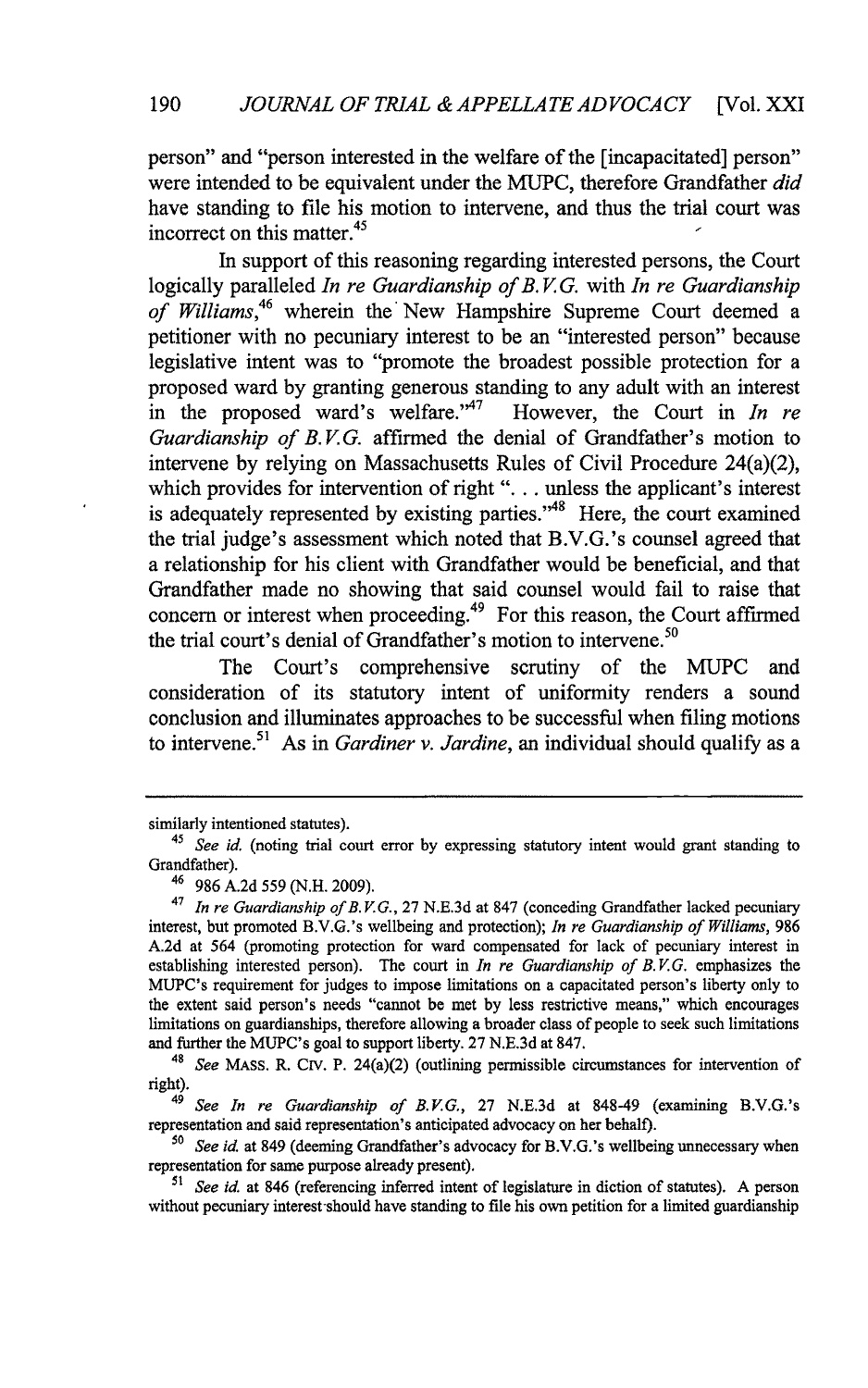person of interest "if, acting in good faith, he believes that the welfare of **[a** minor/incapacitated person] requires that **a...** restraint should **be...** placed upon such person or his property," regardless of presence of a pecuniary interest.<sup> $22$ </sup> However, even with a valid interest, a motion to intervene must be made to protect that interest.<sup>53</sup> The MUPC emphasizes the importance of protecting the greatest extent of liberty for all persons,<sup>54</sup> and as such, a person filing a motion to intervene with the intent to limit a guardianship should advocate personal interest in the principal's liberty and promote less restrictive means, if possible, to meet said principal's needs, which is interpreted as acting in the principal's best interest.<sup>55</sup> As the Court in *In re Guardianship of Williams<sup>56</sup>*held, allowing more people to file motions to intervene and limit guardianships creates more advocacy for the broadest possible protection for the principal.<sup>57</sup> It appears that, when filing a motion

**<sup>52</sup>***See* Gardiner v. Jardine, 139 N.E. 481, 482 (Mass. 1923) (holding ward's welfare interest more important than presence of pecuniary interest in guardianship proceedings).

*54 See* MASS. GEN. LAWS ch. 190B, § 5-306(a) (2009) ("The court shall exercise the authority conferred in this part so as to encourage the development of maximum self-reliance and independence of the incapacitated person and make appointive and other orders only to the extent necessitated **by** the incapacitated person's limitations or other conditions warranting the procedure."); *see also In re* Sylvester, **598** A.2d **76,** 83-84 (Pa. Super. Ct. 1991) (noting ward's nomination is to be made unless said nominee is deemed unsuitable).

*<sup>51</sup>See In re Guardianship ofB. V.G.,* **27** N.E.3d at **847** (opining best interest of ward includes least restrictive means to achieve welfare). Allowing more people to advocate for an individual's liberty coincides with the MUPC's goal of promoting individualism to the greatest possible extent. *See id.* (articulating foals of MUPC); *see also In re* Guardianship of Smitt, 684 N.E.2d 613, 616 (Mass. App. Ct. 1997) (highlighting importance of ward's guardianship nomination). *The Smith* court stated its obligation to make a guardianship appointment in accordance with the ward's nomination, absent disqualification or good cause to do otherwise. *See id.* at 616. (explaining Massachusetts Uniform Durable Power of Attorney Act, G. L. c. 201B guardianship appointment mandate).

**6** 986 A.2d 559 (N.H. 2009).

*<sup>57</sup>See id.* at 564 (acknowledging heightened likelihood of achieving best interest by broadening class able to advocate for ward); *see also* Azarian v. First Nat'l Bank of Boston, 423 N.E.2d 749, 750 (Mass. 1981) (emphasizing interested persons are entitled to his or her "day in court"); Porotto v. Fiduciary Trust Co., 75 N.E.2d 17, 20 (Mass. 1947) (declaring matter not "finally determined and adjudicated" if interested person never received notice); Dowd v. Morin,

pursuant to MASS. GEN. LAWS ch. 190B, § 5-303, as well as have standing to petition the court to impose a limited guardianship pursuant to MASS. GEN. LAWS ch. 190B, § 5-306(c) and, as such, an "interested person" and a "person interested in the welfare of the [incapacitated) person" under the respective statutes are equivalent, *Id.*

*<sup>53</sup>See In re* Guardianship of Santrucek, 896 N.E.2d 683, 686 (Ohio 2008) (denying protection of valid interest due to interested person's lack of motion to intervene). This court notes that, although numerous family members, friends, or even neighbors could be impacted **by** the outcome of guardianship proceeding, not all persons will have a "legally sufficient interest to allow them to become parties to the proceedings..." *Id.* Being related to a ward is insufficient to confer party status on a person, as is being served with notice of proceedings. *Id.* at 687. Further, intervening parties only have standing "to the extent necessary to protect the interest that justifies the intervention." *Id.* at 686-87.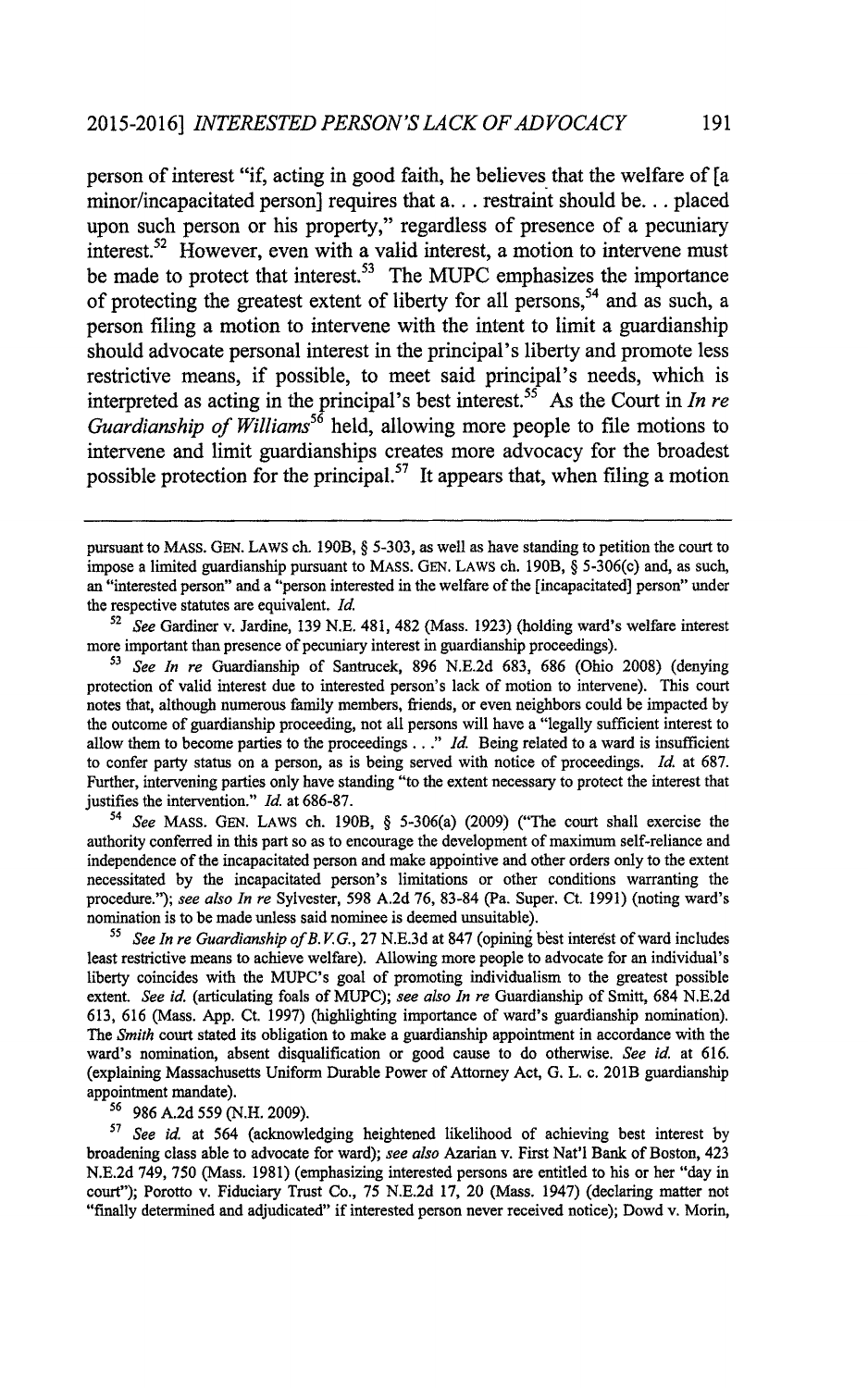to intervene, approaching the court by promoting the best interest of the principal is more impactful in having the motion allowed, rather than promoting a pecuniary interest, despite presence of a pecuniary interest once being considered the standard.<sup>58</sup>

Another beneficial strategy when approaching the court as a petitioner seeking to limit a guardianship may include emphasizing any uniqueness of the subjective circumstances in conjunction with highlighting the MUPC's definition section, which states definitions given stand "unless the context otherwise requires."<sup>59</sup> This approach could demonstrate an appropriateness in the court expanding interested persons,<sup>60</sup> as *Commonwealth v. Durham* exhibited such ideals by examining diction and emphasizing that the use of the word "includes" bespeaks expansion rather than an exhaustive definition.<sup>61</sup> Encouraging a broad category of persons with standing to file motion for guardianship intervention, as in *In re Guardianship of Williams,<sup>62</sup>*allows for a petitioner to advocate his or her sincere interest in the principal's wellbeing, which heightens the likelihood said motion will be allowed by the court. $63$ 

Even with established standing a person interested in the welfare of the principal, it is imperative for that person to demonstrate, in good faith, that the principal has inadequate representation in order to successfully intervene in guardianship proceedings.<sup>64</sup> As *Hoots v. Pennsylvania*<sup>65</sup>

**59** See MASS. GEN. LAWS ch. 190B, **§** 1-201 (2011) (identifying diverse circumstances among variety of probate proceedings wherein static definitions would be inappropriate).

<sup>60</sup> In jurisdictions where the definition of "interested persons" is still interpreted as requiring a pecuniary interest, advocating for the best interest of the principal and petitioner's involvement as being imperative to such interest would nevertheless demonstrate fairness in the judicial system and primary concern for principal's wellbeing. See Bauer v. Shepard, 634 F. Supp. 2d **912,** 917 (N.D. Ind. 2009).

**61** See Commonwealth v. Durham, 843 N.E.2d 1035, 1041 (Mass. 2006) (examining word selection and subsequent impact on procedural outcomes).

**<sup>62</sup>**986 A.2d 559 (N.H. 2009).

<sup>63</sup> See id. at 564 (broadening definition for persons with standing). See also MASS. GEN. LAWS ch. 190B, **§** 5-207(b) (2009) (noting any interested party may petition to limit guardian's power); MASS. GEN. LAWS ch. 190B, § 5-212(a) (2009) (stating any interested person over fourteen years old may petition to remove guardian).

 $64$  See In re Guardianship of B.V.G., 27 N.E.3d 842, 848-49 (Mass. App. Ct. 2015) (maintaining interested person advocating interests already represented shall not be allowed to intervene); see also Wetzel v. Liberty Mut. Ins. Co., 508 F.2d 239, 247 (3d Cir. 1975)

<sup>471</sup> N.E.2d 120, 123-24 (Mass. App. Ct. 1984) (noting proceedings can be reopened if notice not given to interested person).

<sup>&</sup>lt;sup>58</sup> See In re Guardianship of Williams, 986 A.2d at 560-61 (stating pecuniary interest requirement for interested person qualification changes standard); see also In re Guardianship of Santrucek, 896 N.E.2d 683, 686 (Ohio 2008) ("[T]he disposition of the action may ... impair or impede [the petitioner's) ability to protect [an] interest, unless [said] interest is adequately represented by existing parties.").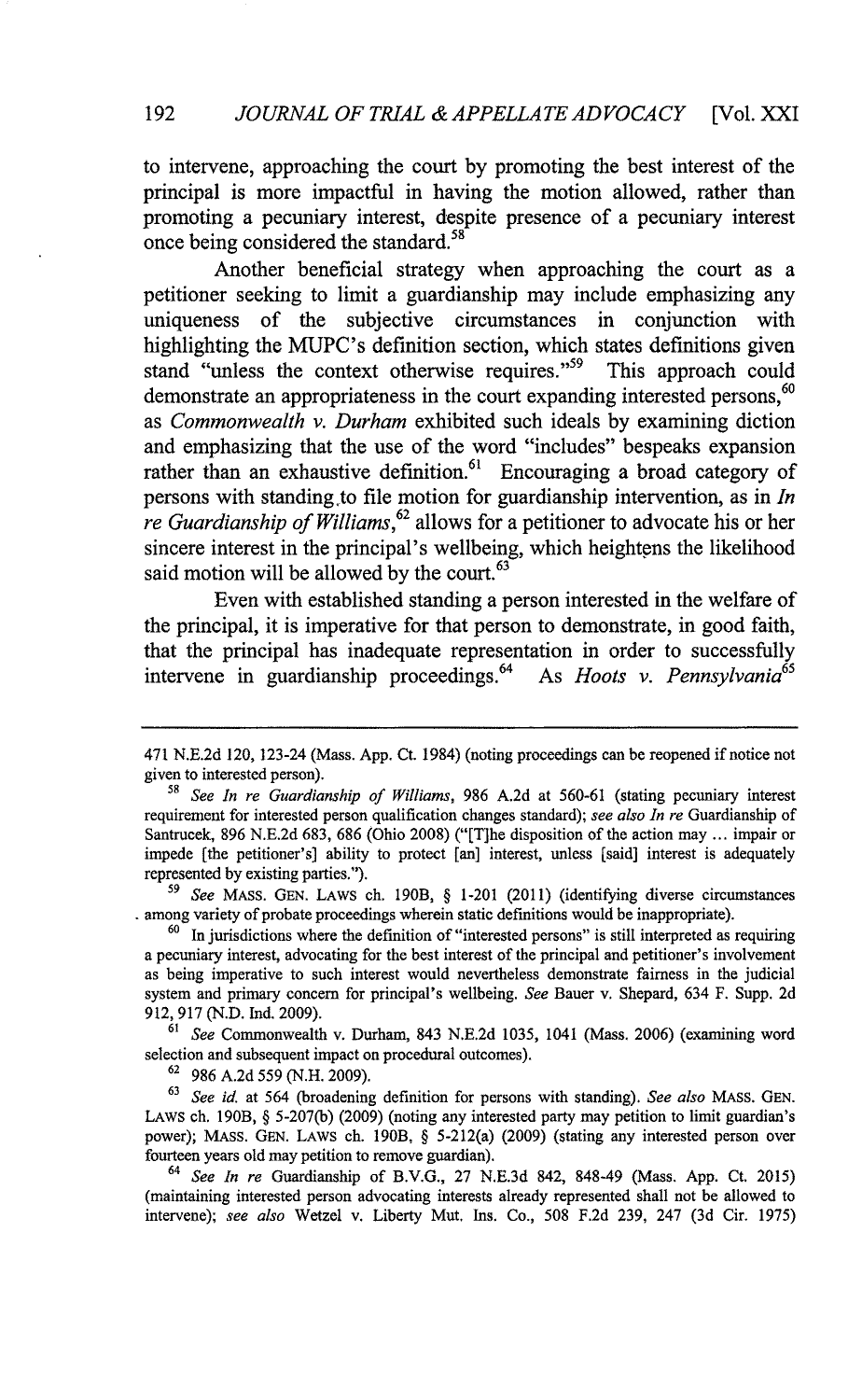outlined, a petitioner could show inadequate representation **by** demonstrating the presence of one of the following: diverging interests wherein counsel cannot devote proper attention to the principal's interests, collusion between counsel and opposing party, or counsel is not diligent in the suit.66 In *In re Guardianship of B. V. G.,* Grandfather should have stated to the court that the neutrality of B.V.G.'s attorney in regards to Grandfather's motion did not foster the best interests of B.V.G., and thus diligence was lacking or interests were diverted due to counsel's lack of promotion regarding the contact B.V.G. expressed she wanted with Grandfather.<sup>67</sup> Although *Pennsylvania v. Rizzo*<sup>68</sup> demonstrated a presumption of adequate representation can be present, emphasizing to the court a flaw in counsel's advocacy can aid in refuting that general presumption.<sup>69</sup> This discrepancy in adequate representation, regardless of the position of the advocate, should be compelling because, as a nation, the court system is intended to promote and values "judicial fairness, impartiality, independence, integrity, competence, the principles of justice, and the rule of law."<sup>70</sup>

*<sup>65</sup>*672 F.2d 1133 (3d Cir. 1982).

**66** *Id* at 1135 (enumerating methods to demonstrate inadequate representation present in proceeding). *See* Harris v. Pernsley, 820 F.2d 592, 601 (3d Cir. 1987) (stating incidentally affected claim is insufficient; rather "tangible threat" to applicant's legal interest required).

<sup>67</sup> See In re Guardianship of B.V.G., 27 N.E.3d at 844 (acknowledging B.V.G.'s attorney's stance in regards to Grandfather's involvement in proceeding). B.V.G.'s attorney found her relationship with Grandfather to be non-detrimental, admitted B.V.G. desired contact with Grandfather, but nevertheless did not promote Grandfather's contact with her or his involvement in proceeding. *See id.* (explaining B.V.G.'s attorney's assertions in court).

*<sup>68</sup>*530 F.2d 501 (3d. Cir. 1976).

**69** *See id.* at 505 (presuming adequate representation when advocate embodies specific roles). By stressing weaknesses in said advocate's representation, the roles of advocate - as an officer charged by law to represent another or a governmental body representing another (providing a presumption of adequate representation) **-** may diminish in importance when compared to the quality of ward's representation to the extent that representation is flawed.

<sup>70</sup>*See* Bauer v. Shepard, 634 F. Supp. 2d 912, 917 **(N.D.** Ind. 2009) (stressing rules of conduct should adhere to historical values important to administration of justice). The *Bauer* court also expresses value placed on promoting public confidence in the independence and impartiality of the judiciary, which would logically be compromised if the presumption of adequate representation could not be refuted simply by a position or title belonging to the

<sup>(</sup>referencing importance of case-specific circumstances in determining adequate representation). Adequate representation in context of class claims rests on attorney being "qualified, experienced, and generally able to conduct the proposed litigation" as well as no presence of antagonistic interests between those of the plaintiff and those of the class. *Id.; see also* Eisen v. Carlisle & Jacquelin, 391 F.2d 555, 562 (2d Cir. 1968) (deeming diverse interests can weaken ability of attorney to adequately represent parties in class action). Although an interested person does not require litigation experience to obtain standing for intervention in guardianship proceedings, an advocate's interests logically cannot be antagonistic to those of the ward, otherwise promoting the best interests of the ward is inherently unattainable. *In re Guardianship ofB. V.G.,* 27 N.E.3d at 847.